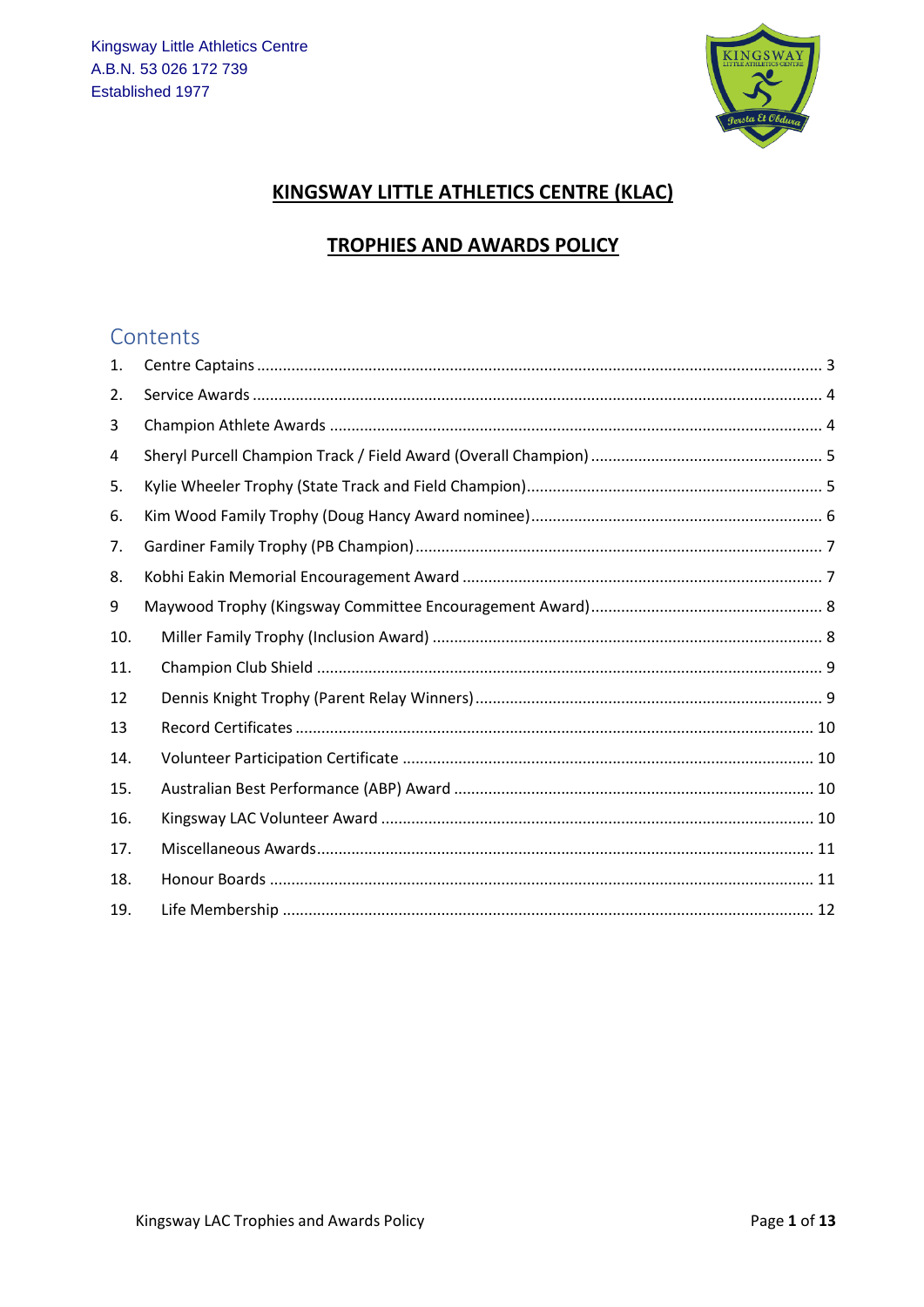

#### **Version Control**

| <b>Version</b> | Date          | <b>Revised by</b>     | <b>Comments</b>     |
|----------------|---------------|-----------------------|---------------------|
| 1.0            | 10 April 2021 | <b>KLAC Committee</b> | Replaces KLAC       |
|                |               |                       | Trophies and awards |
|                |               |                       | policy found in the |
|                |               |                       | annual green book.  |
|                |               |                       |                     |
|                |               |                       |                     |
|                |               |                       |                     |
|                |               |                       |                     |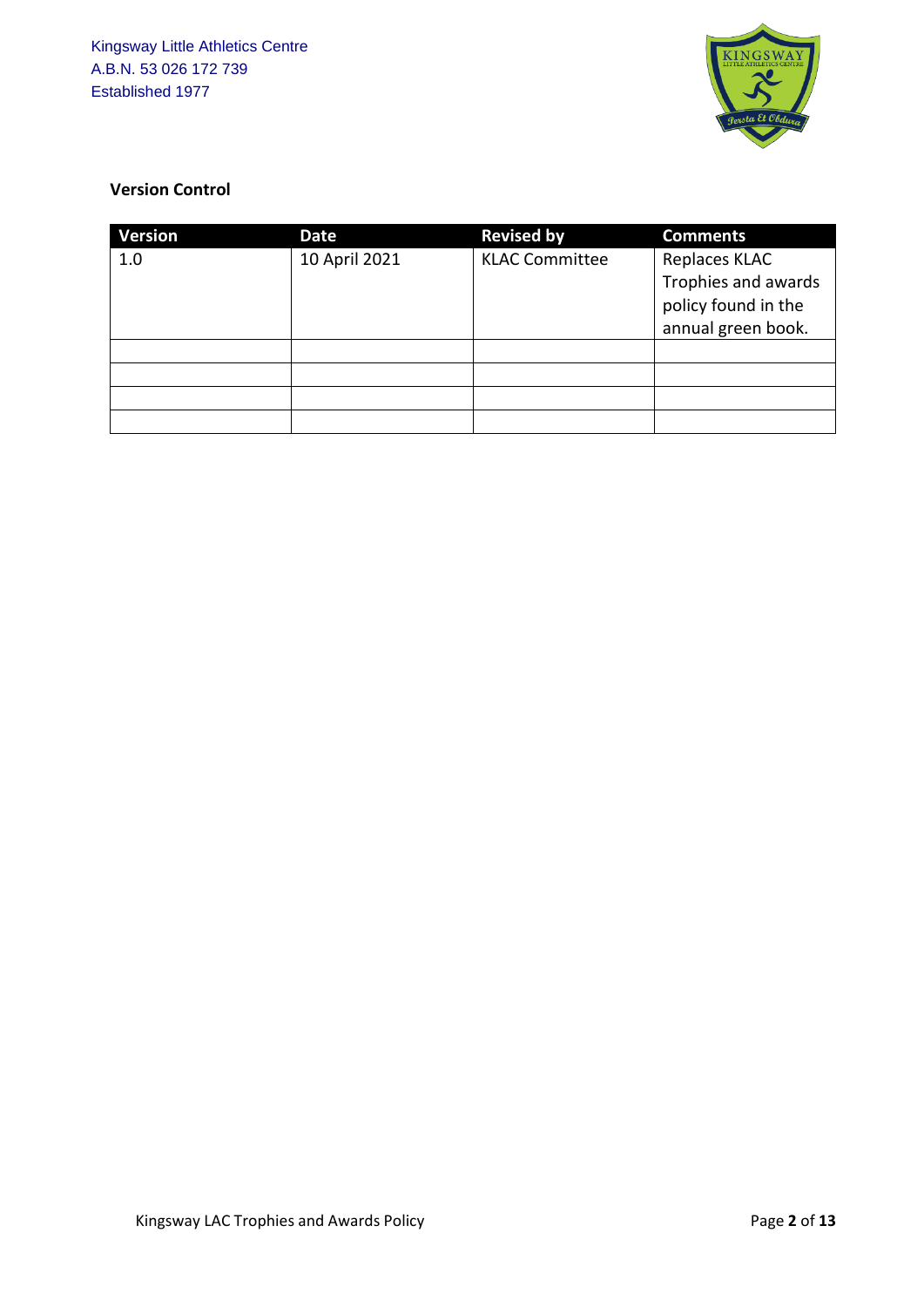

## <span id="page-2-0"></span>1. Centre Captains

- a) Athletes in the Centre's U15 upcoming summer season age group who have served a minimum of three (3) years at the Centre are eligible to nominate for the role of Centre Captain.
- b) Athletes may nominate by submitting a letter to the Kingsway Committee prior to the season beginning that addresses the criteria of why they should be selected as Centre Captain and what they can offer the sport of Athletics and Community at large with their selection.
- c) The Kingsway Committee will select a maximum of two Centre Captains from the nominations received, ideally one male and one female.
- d) Duties of the Centre Captains are:
	- i. demonstrate leadership qualities and behave in a responsible manner at all times when representing the Centre;
	- ii. take an active role in Centre activities, providing support and assistance to the KLAC Committee as directed;
	- iii. To participate in the annual Centre Opening Day and attend necessary preparation/rehearsals prior to the day;
	- iv. Prior to the start of Kingsway competition, to lead all athletes on a warm up lap, finishing with dynamic stretching and mobility exercises. The Centre Committee can assist with warm up stretching and mobility exercises;
	- v. ensure the internal track is properly marked with identifying cones prior to the commencement of competition;
	- vi. deliver water to officials during weekly competition when not competing;
	- vii. assist with medal presentation at Centre Championships when not competing;
	- viii. assist with trophy presentations at the Centre Awards Presentation event;
	- ix. represent the Centre at all State Athletic events and presentations as required.
- e) Centre Captains will be presented with a Centre Captain badge at the beginning of the season, ideally at the Opening Ceremony.
- f) A Centre Captain medallion will be presented at the Centre end of season Awards Presentation event providing they have fulfilled their duties during the season.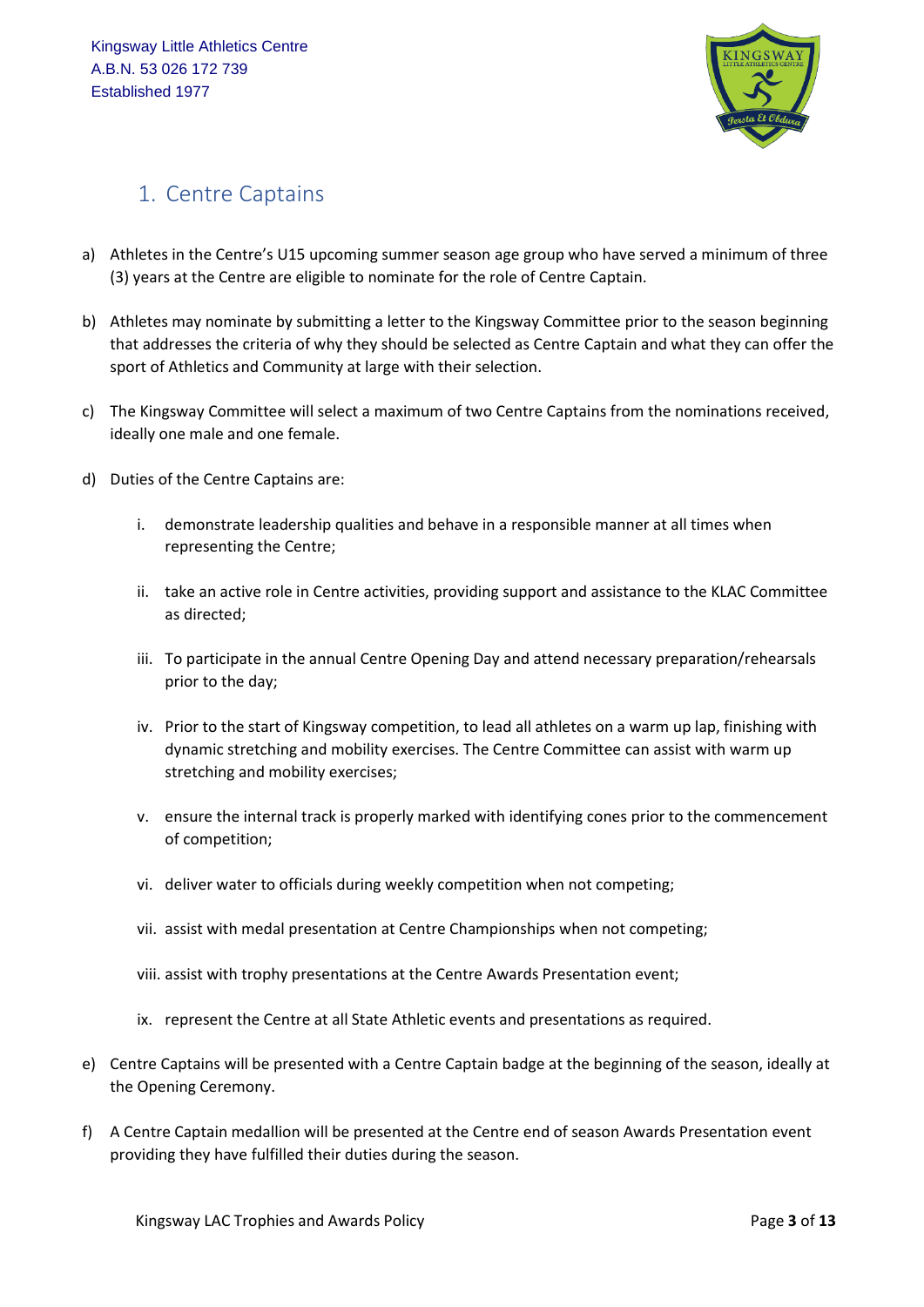

g) A Centre Captain medallion shall be engraved KINGSWAY LITTLE ATHLETICS CENTRE, CENTRE CAPTAIN "YEAR" and "NAME."

### <span id="page-3-0"></span>2. Service Awards

- a) Athletes who have served five (5) or more years at Kingsway LAC will be presented with recognition of their service at the end of season Awards Event.
- b) The years of service need not be consecutive and there is no restriction on the number of years an athlete can be away from the Centre.
- c) Registration with another Centre is not taken into consideration.
- d) As of season 2021/22, service will only count if the athlete has participated within the regular season at Kingsway competitions.
- e) Tiny Tot and Winter Club patronage will count as service.
- f) If circumstances arise that prohibit an athlete from participating (eg long term injury) at the Centre and the athlete maintains their association with the Centre (eg Coaching or Chaperoning), then the Athlete's Club may request the Centre to count that time towards the athlete's service record.
	- i. Any request received must be ratified by the Kingsway Committee and all affiliated Clubs.
	- ii. Service added in this manner will only be counted for the purpose of determining future awards.

#### <span id="page-3-1"></span>3 Champion Athlete Awards

- a) The Champion Athlete Award is presented to the athlete who receives the highest average number of pentathlon points in regular inter club competition of the summer season.
- b) The point system is detailed in the Kingsway LAC Pentathlon Point System Policy.
- c) In the event of a tie, an award will be made to each athlete.
- d) Champion Athlete awards will be presented to both a male and a female award winner.
- e) Champion Athlete awards will be presented in the following categories;
	- i. Junior Champion U6 to U8 age groups

Kingsway LAC Trophies and Awards Policy Page **4** of **13**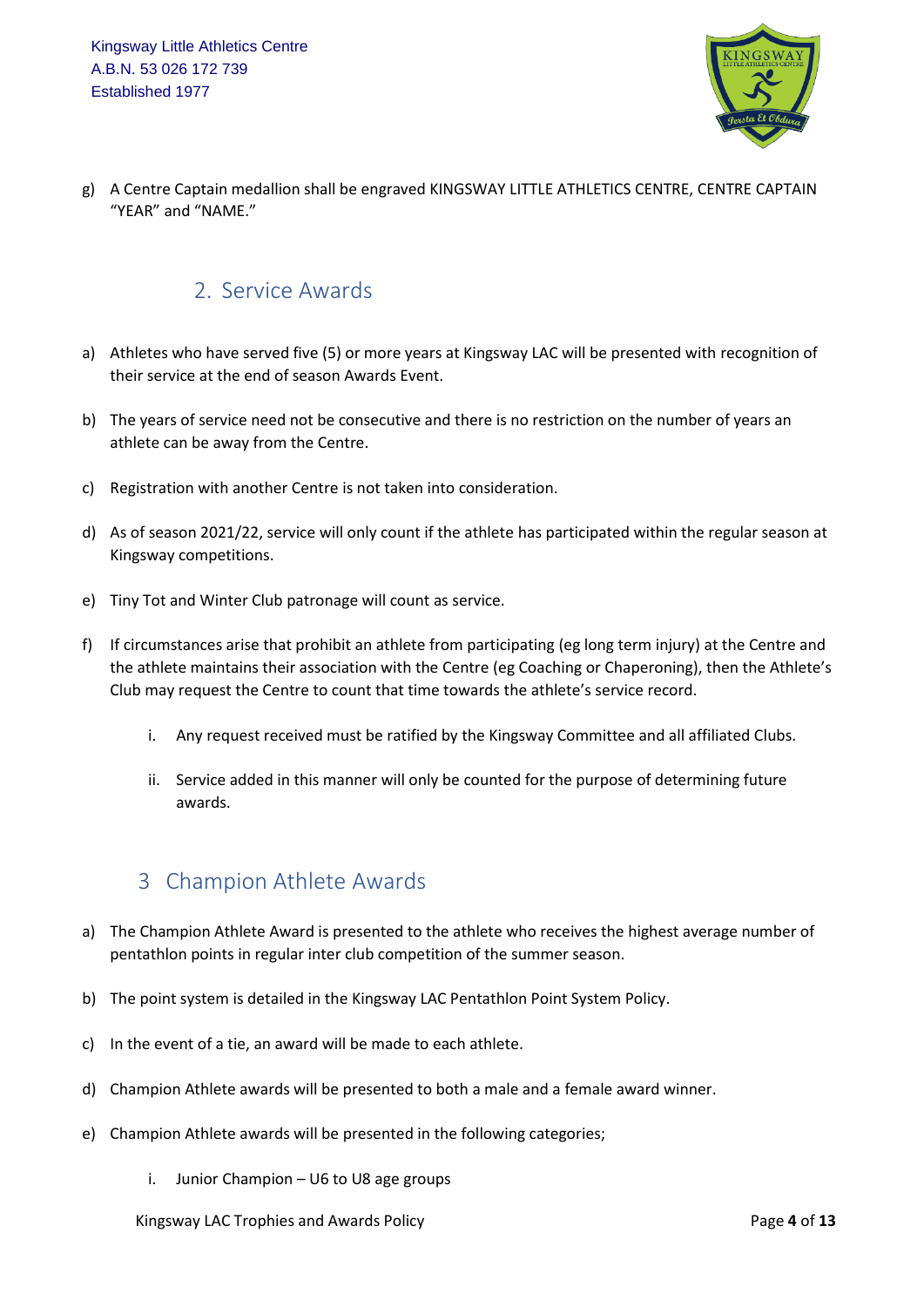Kingsway Little Athletics Centre A.B.N. 53 026 172 739 Established 1977



- ii. Intermediate Champion U19 to U11 age groups
- iii. Senior Champion U12 to U14 age groups
- iv. Open Champion U15 to U17 age groups
- f) A Champion Athlete Award shall be engraved JUNIOR, INTERMEDIATE, and SENIOR or OPEN (*whichever is appropriate*), MALE or FEMALE CHAMPION (*whichever is appropriate*), 'NAME', 'YEAR.'

## <span id="page-4-0"></span>4 Sheryl Purcell Champion Track / Field Award (Overall Champion)

- a) The overall Centre Champion Track and Champion Field award shall be named in honour of Sheryl Purcell.
- b) An athlete who wins a Centre Champion Award will be eligible to receive the Sheryl Purcell Champion Track/Field award.
	- i. the Centre Champion Track / Field award will be awarded to the athlete who achieves the highest points score, irrespective of their age group.
	- ii. in the event of a tie, an award will be made to each athlete.
- c) Sheryl Purcell Champion Awards will be awarded in the following categories;
	- i. Sheryl Purcell Champion Track Male
	- ii. Sheryl Purcell Champion Track Female
	- iii. Sheryl Purcell Champion Field Male
	- iv. Sheryl Purcell Champion Field Female
- d) Points for these awards are scored on a pentathlon basis which is detailed in the Kingsway LAC Pentathlon Points Policy.
- e) A Sheryl Purcell Champion Track/Field award shall be engraved CHAMPION ATHLETE SHERYL PURCELL CHAMPION TRACK or FIELD *(whichever is appropriate)* 'NAME', 'YEAR.'

#### <span id="page-4-1"></span>5. Kylie Wheeler Trophy (State Track and Field Champion)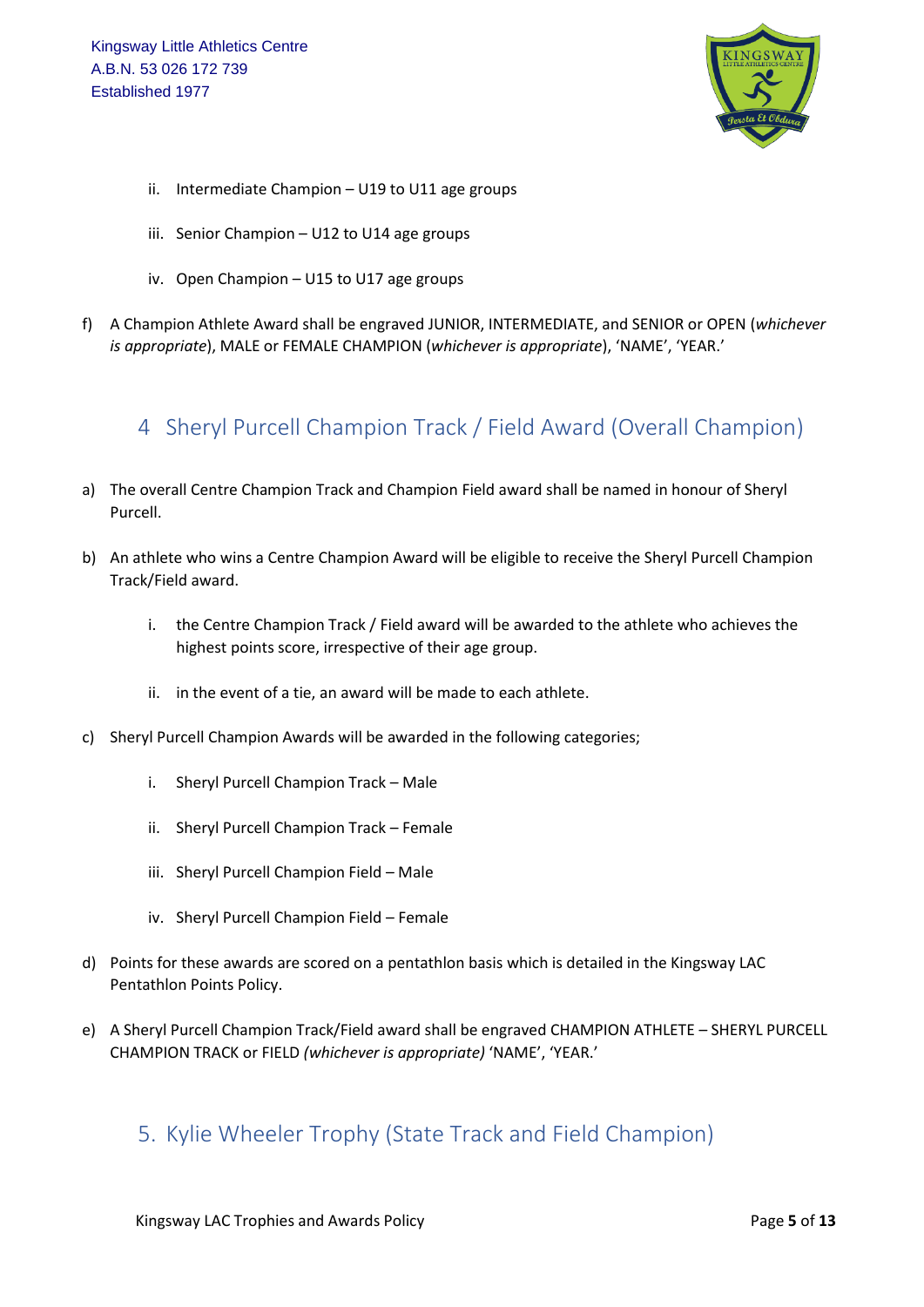

- a) The State Track and Field Champion award shall be named in honour of Kyle Wheeler.
- b) The Kyle Wheeler award is presented to the athlete who achieves the best performance at the State Track and Field Championships.
	- i. The award winner may be male or female
	- ii. All age groups are eligible for consideration
	- iii. In the event of a tie, an award will be made to each athlete.
- c) Performance is calculated by allocating points in the following situations;
	- i. Three (3) points for a gold medal
	- ii. Two (2) points for a silver medal
	- iii. One (1) point for a bronze medal
	- iv. Two (2) points for equalling a State Record
	- v. Two (2) points for creating a new State Record
- d) The Kylie Wheeler award shall be engraved KYLIE WHEELER TROPHY, 'NAME', and 'YEAR.'

#### <span id="page-5-0"></span>6. Kim Wood Family Trophy (Doug Hancy Award nominee)

- a) The award shall be named the Kim Wood Family Trophy in honour to recognise the contribution made to Kingsway LAC by Kim and Peggy Wood.
- b) Nominations for this award are restricted to the U15 to U17 age groups.
- c) The criteria for this award comprise many facets integrity, courage, perseverance and challenge. The criteria for this award does not include athletic ability.
- f) The Kim Wood Family Trophy will be awarded in the following categories;
	- i. Kim Wood Family Trophy Male
	- ii. Kim Wood Family Trophy Female
- g) The Kingsway Committee are under no obligation to present the award if it feels the criteria has not been met.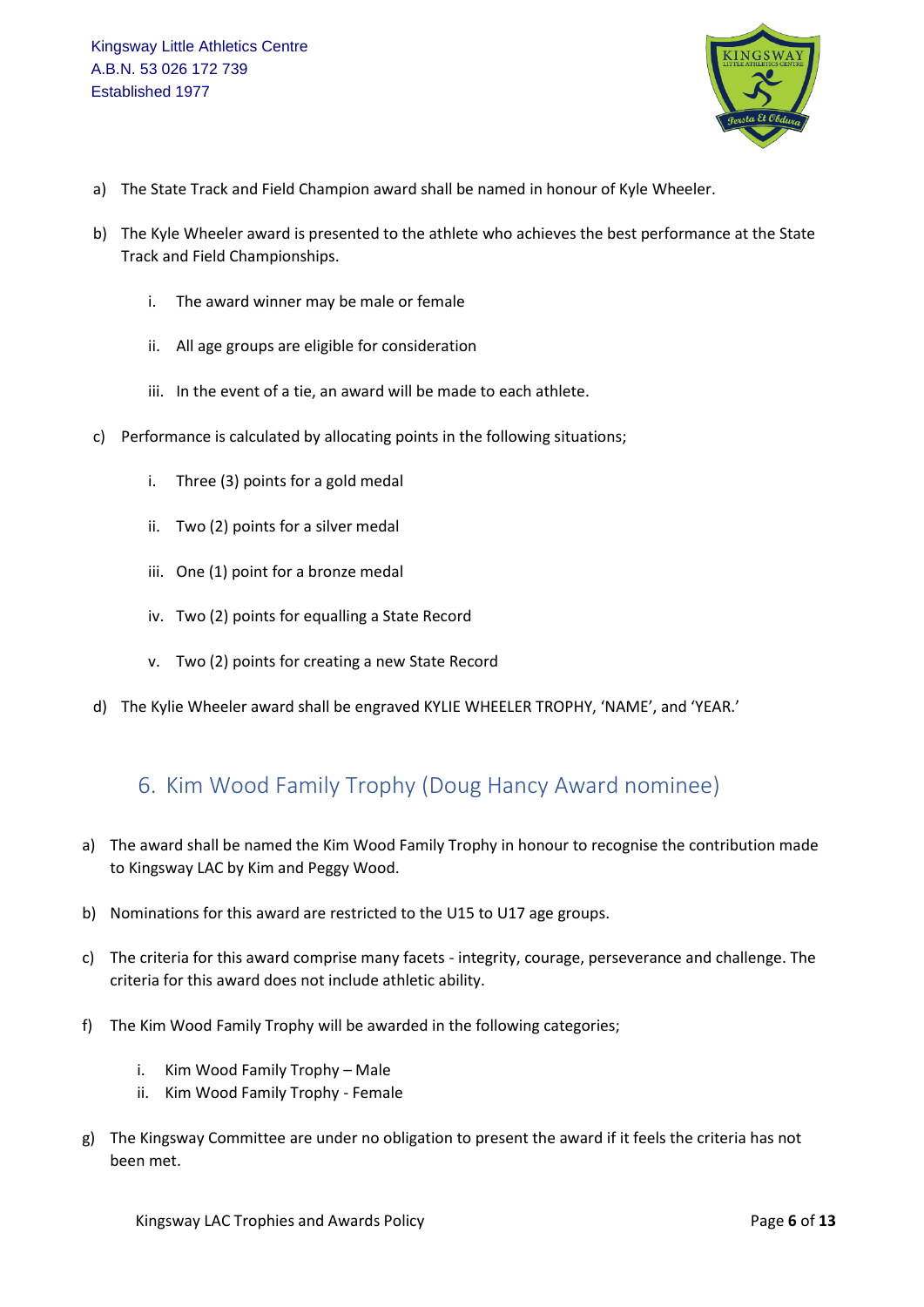

- h) Award recipients shall become the Centre's nominees for the State Body's Doug Hancy Award which comprises of the same criteria.
- i) The Kim Wood Family Trophy shall be engraved KIM WOOD FAMILY TROPHY followed by the inscription "Integrity: Courage: Perseverance: Challenge", 'NAME', 'YEAR.'

# <span id="page-6-0"></span>7. Gardiner Family Trophy (PB Champion)

- a) The Personal Best (PB) Champion award shall be named in honour of David and Lorraine Gardiner who donate the trophy each season.
- b) The PB Champion award is awarded to the athlete who receives the most personal best performances during the Kingsway Centre's regular inter club competition during the summer season.
	- i. In the event of a tie, the athlete who has competed in the greatest number of events shall be declared the winner.
	- ii. Further countback criteria shall be the number of Kingsway Centre records obtained during the season followed by the highest pentathlon points obtained.
- c) Results from Kingsway Centre Championships shall not be considered for the purpose of determining the winner of this trophy.
- d) The PB Champion award shall be engraved GARDINER FAMILY TROPHY followed by 'NAME', 'YEAR.'

#### <span id="page-6-1"></span>8. Kobhi Eakin Memorial Encouragement Award

- a) The Encouragement Award is award is named in honour of Kobhi Eakin, a young athlete from the Goollelal club that passed away in 2000 after a long battle with Leukaemia. Kobhi was a bright and cheerful young person that enjoyed little athletics, especially relays.
- b) The Kobhi Eakin Memorial Award is presented to an athlete (male or female) from the U6 to U11 age groups.
- c) The Encouragement award will be determined from nominees submitted by the Chaperones of relevant age groups at the end of each Kingsway Competition. The Chaperone will select an athlete from within their age group as a nominee if that athlete has displayed good sportsmanship during the Centre Competition.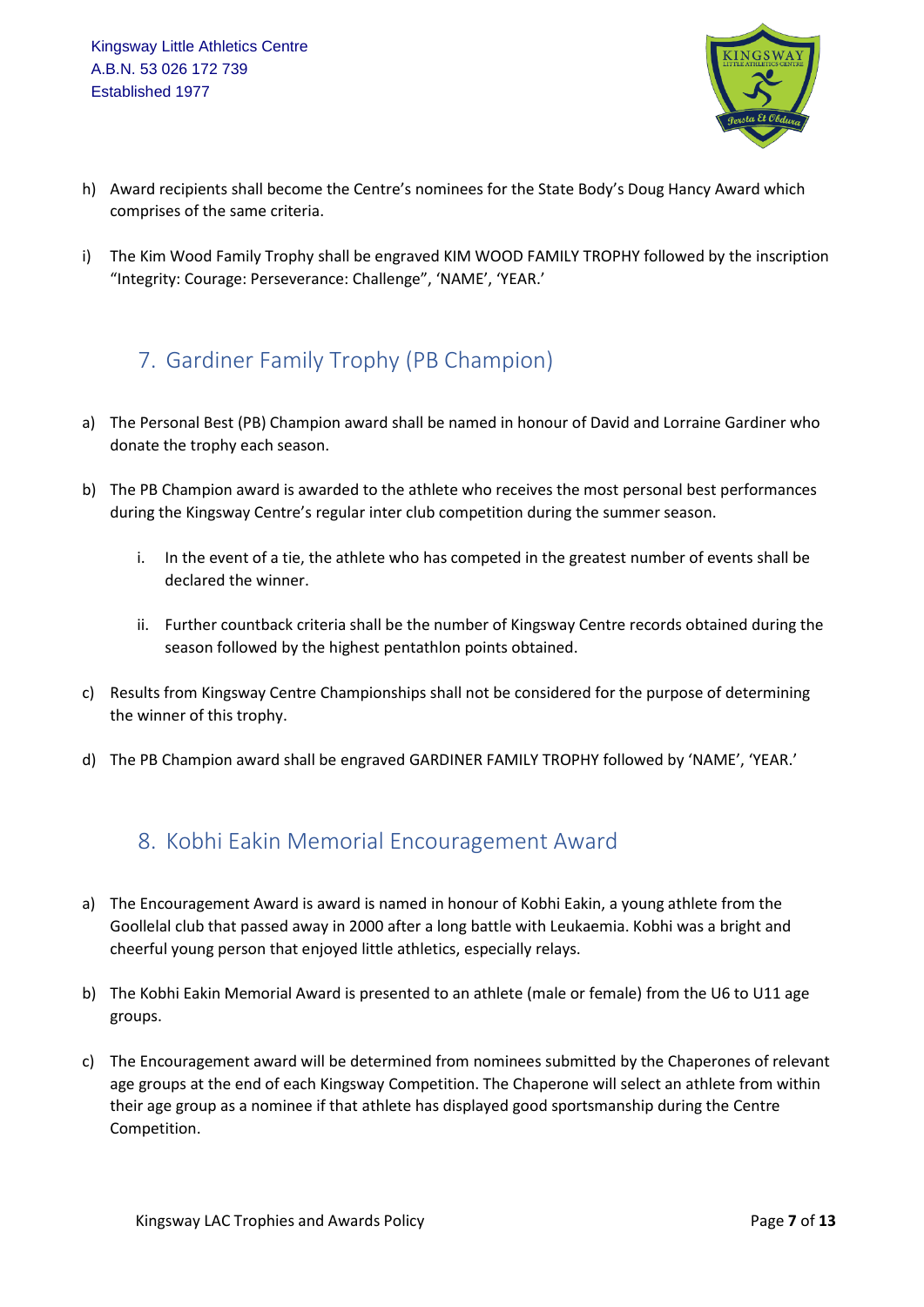

- d) It is It is anticipated that the recipient will have competed on a regular basis but may not have achieved recognition in any other awards.
- e) The award shall be engraved KOBHI EAKIN MEMORIAL ENCOURAGEMENT AWARD 'NAME', 'YEAR.'

## <span id="page-7-0"></span>9 Maywood Trophy (Kingsway Committee Encouragement Award)

- a) The Kingsway Committee Encouragement Award shall be named in honour of Geoff Mayvis, Francis Mayvis, Charlie Wood and Sue Wood who donate the trophy each season.
- b) The KLAC Encouragement award recognises the high level of attitude, perseverance, behaviour, competition and good sportsmanship of an athlete. This award does not recognise sporting ability.
- c) Nominations for this award are called from all affiliated clubs.
- d) The recipient of this award will have completed a minimum of three (3) years' service at Kingsway Little Athletic Centre.
- e) The recipient of the award will have also competed at Kingsway Competitions on a regular basis during the season.
- f) The recipient should not have achieved recognition in any other award in the current season.
- g) The award shall be engraved KINGSWAY EXECUTIVE ENCOURAGEMENT AWARD, 'NAME', and 'YEAR.'

## <span id="page-7-1"></span>10. Miller Family Trophy (Inclusion Award)

- a) The Inclusion award shall be named in honour of the Miller Family who donate the trophy each season.
- b) The award is in recognition of accessible and inclusive sport at the Centre.
- c) The trophy may be awarded to an athlete that may have a;
	- i. Hearing Impairment;
	- ii. Vision Impairment;
	- iii. Physical Impairment;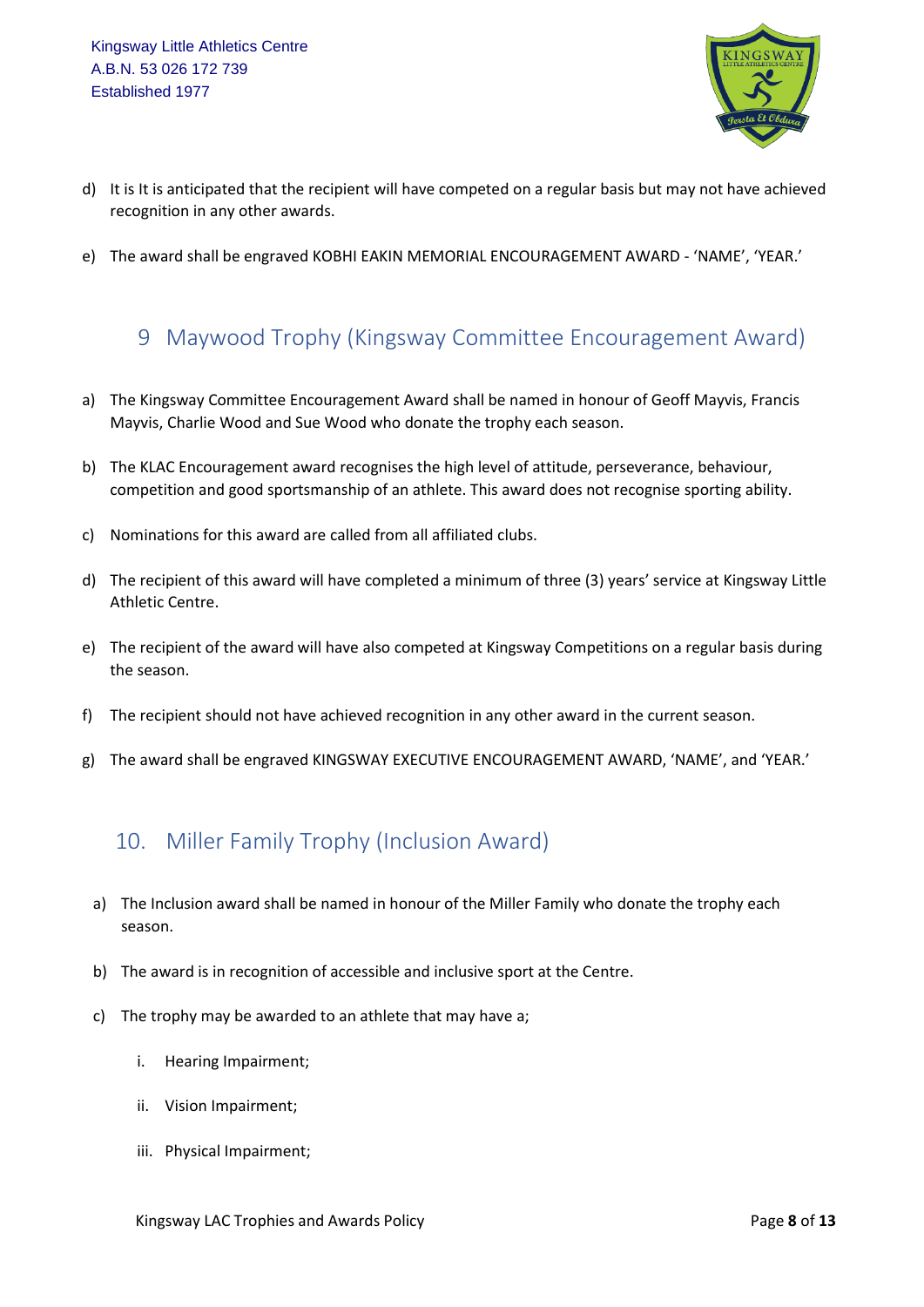

- iv. Transplant Impairment;
- v. Medical condition impact; and/or
- vi. Intellectual Impairment
- vii. This includes athletes on the autism spectrum, Downs Syndrome, diabetics and motor or respiratory function limitations.
- d) The athlete does not have to have received an official Para Athlete Classification to be eligible for this award.
- e) The award recipient must have shown a high level of commitment, sportsmanship and had a positive and encouraging attitude.
- f) The Miller Family Trophy shall be engraved MILLER FAMILY TROPHY followed by 'NAME', 'YEAR.'

## <span id="page-8-0"></span>11. Champion Club Shield

- a) The Champion Club shield is a perpetual trophy that is awarded to the club that receives the highest points score.
- b) The Points score will based on the total pentathlon points received by club athletes divided by the total number of athletes that have competed for the club during the season.
- c) The perpetual shield will be presented to the Champion Club at the end of season Awards event.

#### <span id="page-8-1"></span>12 Dennis Knight Trophy (Parent Relay Winners)

- a) The Parent Relay Trophy shall be named in honour of Dennis Knight.
- b) Each year the Centre shall hold an annual Parent Relay. The winner of the relay will be determined by the Track Referee.
- c) The perpetual shield will be presented to the winning Club at the end of season Awards event.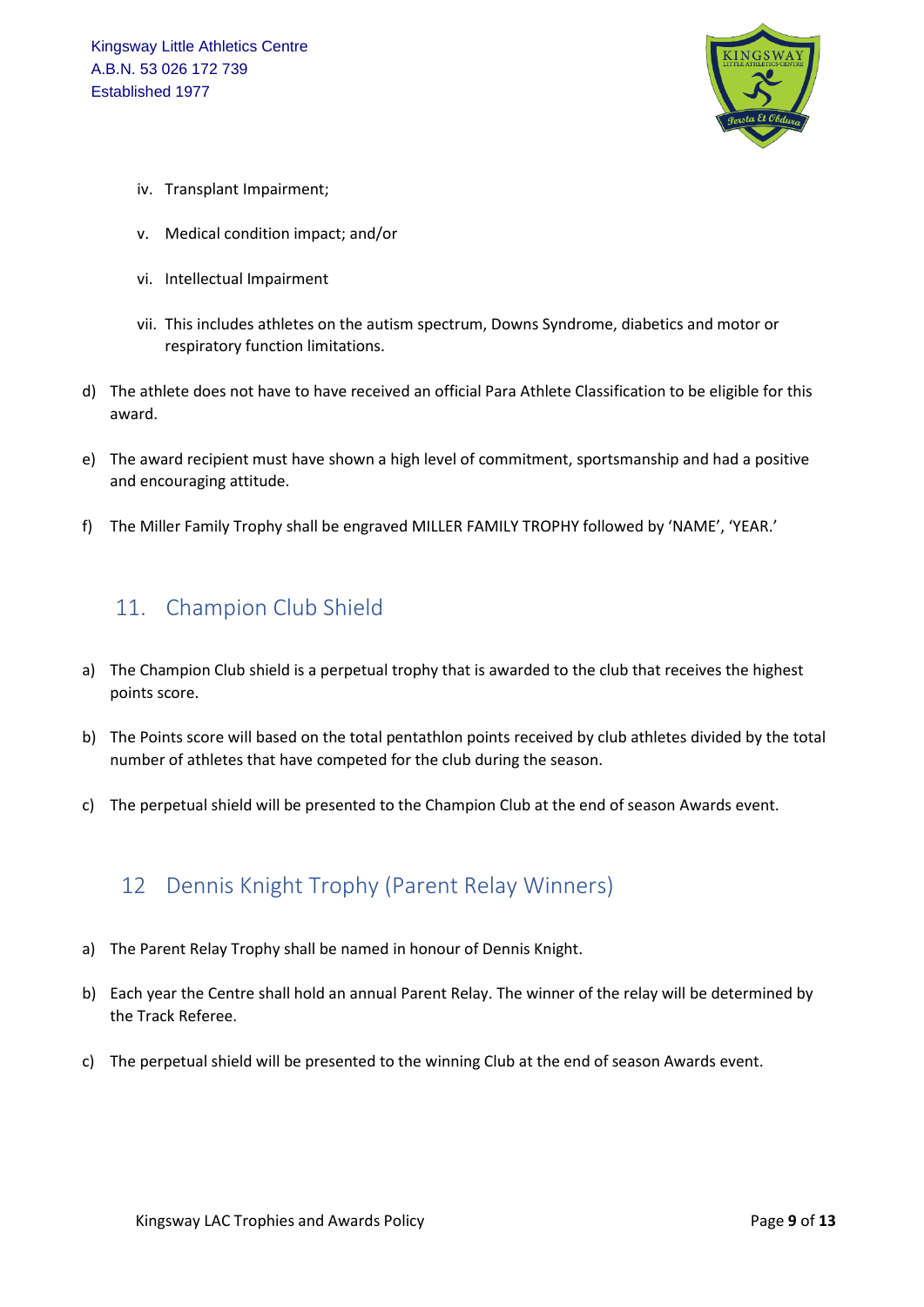

## <span id="page-9-0"></span>13 Record Certificates

- a) A Record Certificate shall be presented to an athlete who equals or breaks a Kingsway Centre competition record at an Inter Club Competition.
- b) Event Records may only be set at the Kingsway Centre by an athlete registered with the Centre.
- c) The Record Certificate will be issued by the Records and Ranking Officer and presented at the next Kingsway Centre Competition following the athlete warm up.

## <span id="page-9-1"></span>14. Volunteer Participation Certificate

- a) Any parent, guardian, official or coach who has contributed to the running of the Centre or an affiliated club for five years may receive an Appreciation Certificate from Kingsway LAC.
- b) Nominations for this certificate shall be submitted by their respective clubs.
- c) The Kingsway Committee reserves the authority to award a certificate to any person who it feels is deserving of recognition.

## <span id="page-9-2"></span>15. Australian Best Performance (ABP) Award

- a) An award will be presented to athletes in order to recognise their achievement (either individual or as a member of a Kingsway relay team), in obtaining an Australian Best Performance.
- b) This award shall be presented either at the end of season Award event or the Opening day of Competition, dependent on when the performance was undertaken.
- c) The award shall be engraved AUSTRALIAN BEST PERFORMANCE, with event details and distance / time plus 'NAME', and 'YEAR.'

#### <span id="page-9-3"></span>16. Kingsway LAC Volunteer Award

a) The Kingsway LAC Volunteer Awards were introduced in 2019/20 in memory of the members who contributed much to the Centre, but who are no longer with us, such as Nikki Lopez and Grant Edwards.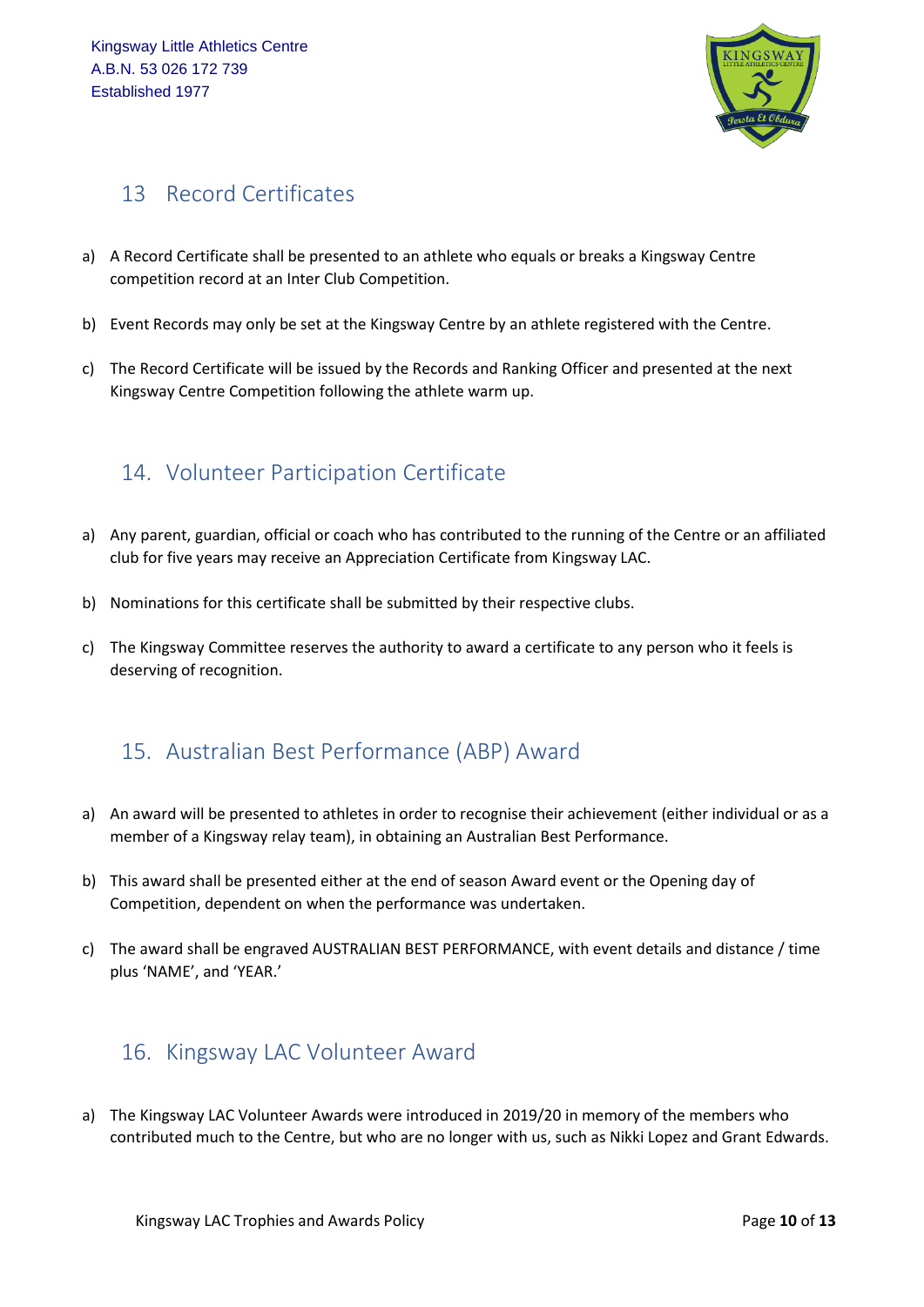

- b) The Kingsway LAC award will be presented annually to two (2) Kingsway LAC volunteers who go above and beyond with regular volunteering to assist the Kingsway Committee to carry out the Centre activities in accordance with the KLAC Constitution.
- c) Nominations may come from Affiliate Clubs or the Centre.
- d) Members of the Kingsway Committee are not eligible for the award.
- e) The award recipients shall be chosen by the Kingsway Committee.
- f) The award will be presented at the end of season Awards event.
- g) The Kingsway LAC Volunteer Award shall comprise of a Certificate of Appreciation and a gift voucher (value to be determined by the Kingsway Committee).
- h) The Kingsway Committee members shall not be eligible for the award.

#### <span id="page-10-0"></span>17. Miscellaneous Awards

- a) The Kingsway Committee may from time to time decided to make a 'one off' award.
- b) This award will be in recognition of an achievement or gratitude, and may be to another;
	- i. Centre;
	- ii. Organization;
	- iii. Athlete; and or
	- iv. other individual.
- c) The recipient shall receive a centre award suitably engraved.

#### <span id="page-10-1"></span>18. Honour Boards

- a) The Executive Committee will maintain Honour Boards to recognise athletes and members from the Centre who have:
	- i. Served as a Centre Captain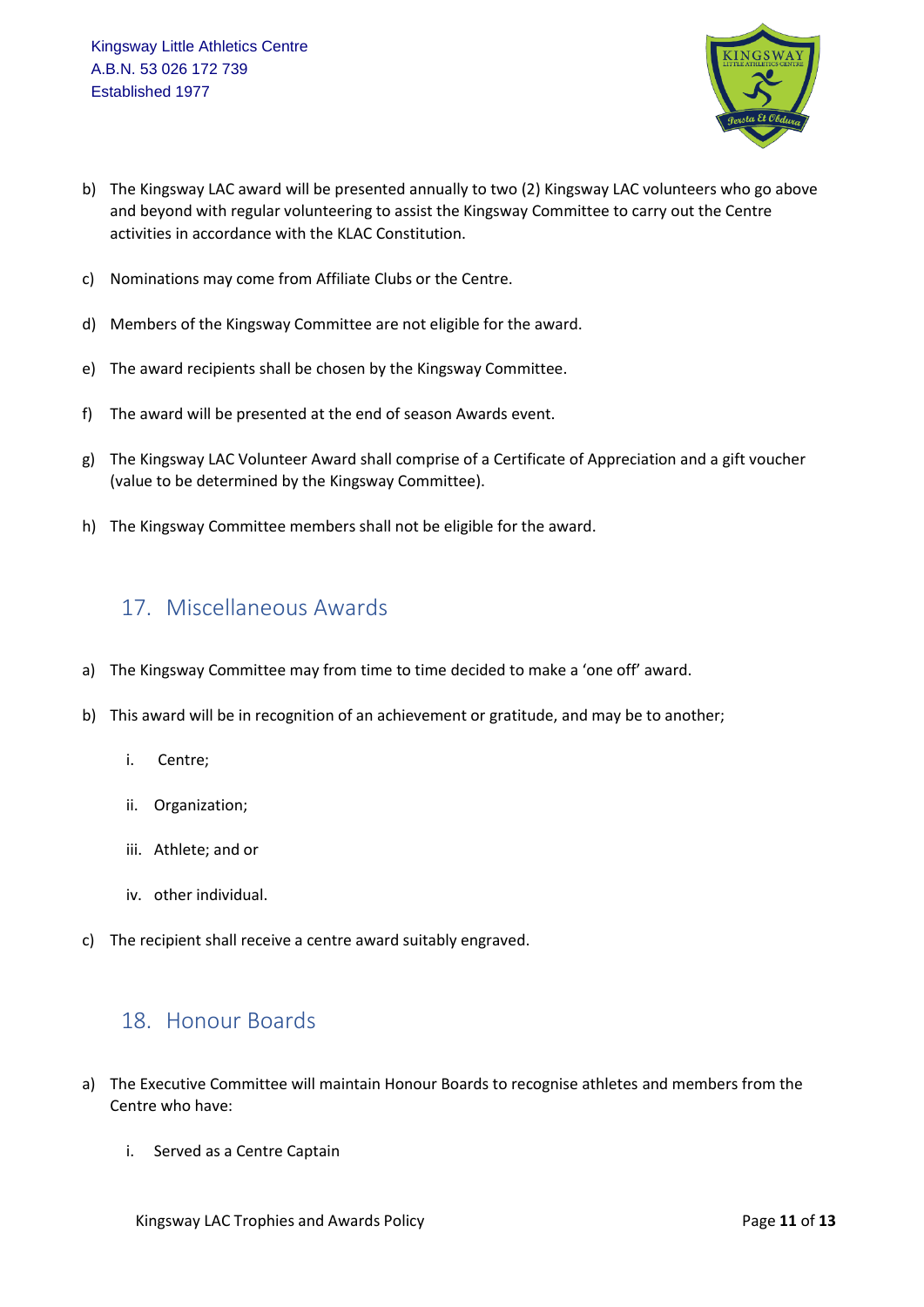

- ii. Won an Overall Champion Athlete Award
- iii. Won a Champion Athlete Track Award
- iv. Won a Champion Athlete Field Award
- v. Won a Champion Athlete Cross Country Award
- vi. Won a Champion Athlete Road Walking Award
- vii. Bestowed Life Membership
- viii. Won a Kingsway encouragement award
- ix. Won a Dennis Knight Award
- x. Won Champion Club

#### <span id="page-11-0"></span>19. Life Membership

- a) The Kingsway Committee shall have the power to confer on a person (not being a registered athlete) for meritorious service, the honour of Life Membership of the Kingsway Little Athletics Centre.
- b) The person nominated must have given exemplary service to the Centre over a minimum of ten (10) years. (Service as a registered athlete is not considered)
	- i. The nomination must demonstrate exceptional service above and beyond the performance of other volunteers during this period.
	- ii. It is not a requirement to have served on Club or Executive Committees to be eligible.
- c) The number of life memberships awarded in any one (1) year shall be at the discretion of the Kingsway Committee.
- d) A person, not being a registered athlete, may be nominated for life membership by:
	- i. the Kingsway Committee
	- ii. an affiliated club
	- iii. any Kingsway LAC member
- e) Nominations must be submitted in writing in the manner determined by the Centre.